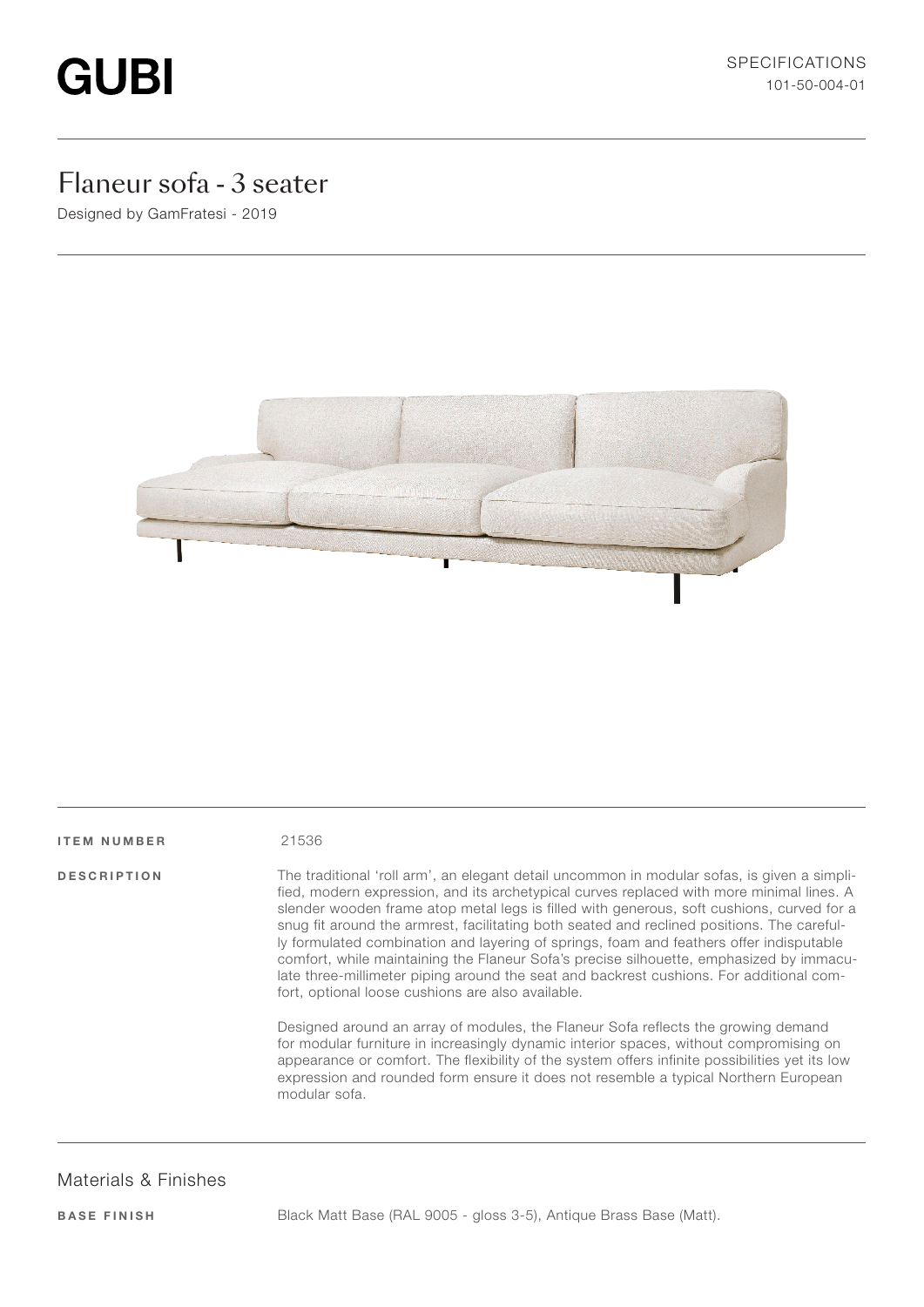

MATERIALS Powder coated or brass plated steel legs, Wooden frame, nozag springs, polyurethane foam, feathers, fabric or leather upholstery

#### Dimensions



| WIDTH                 | 270 cm / 106.3 in |
|-----------------------|-------------------|
| DEPTH                 | 100 cm / 39.4 in  |
| HEIGHT                | 75 cm / 29.5 in   |
| <b>SEAT DEPTH</b>     | 77 cm / 30.3 in   |
| <b>SEAT HEIGHT</b>    | 39 cm / 15.4 in   |
| <b>ARMREST HEIGHT</b> | 46 cm / 18.1 in   |

#### Weight

TOTAL WEIGHT 108 kg / 238.1 lbs

## Upholstery Consumption

FABRIC CONSUMPTION 1520 cm (x140 cm fabric width) / 598.4 in (x55 in fabric width)